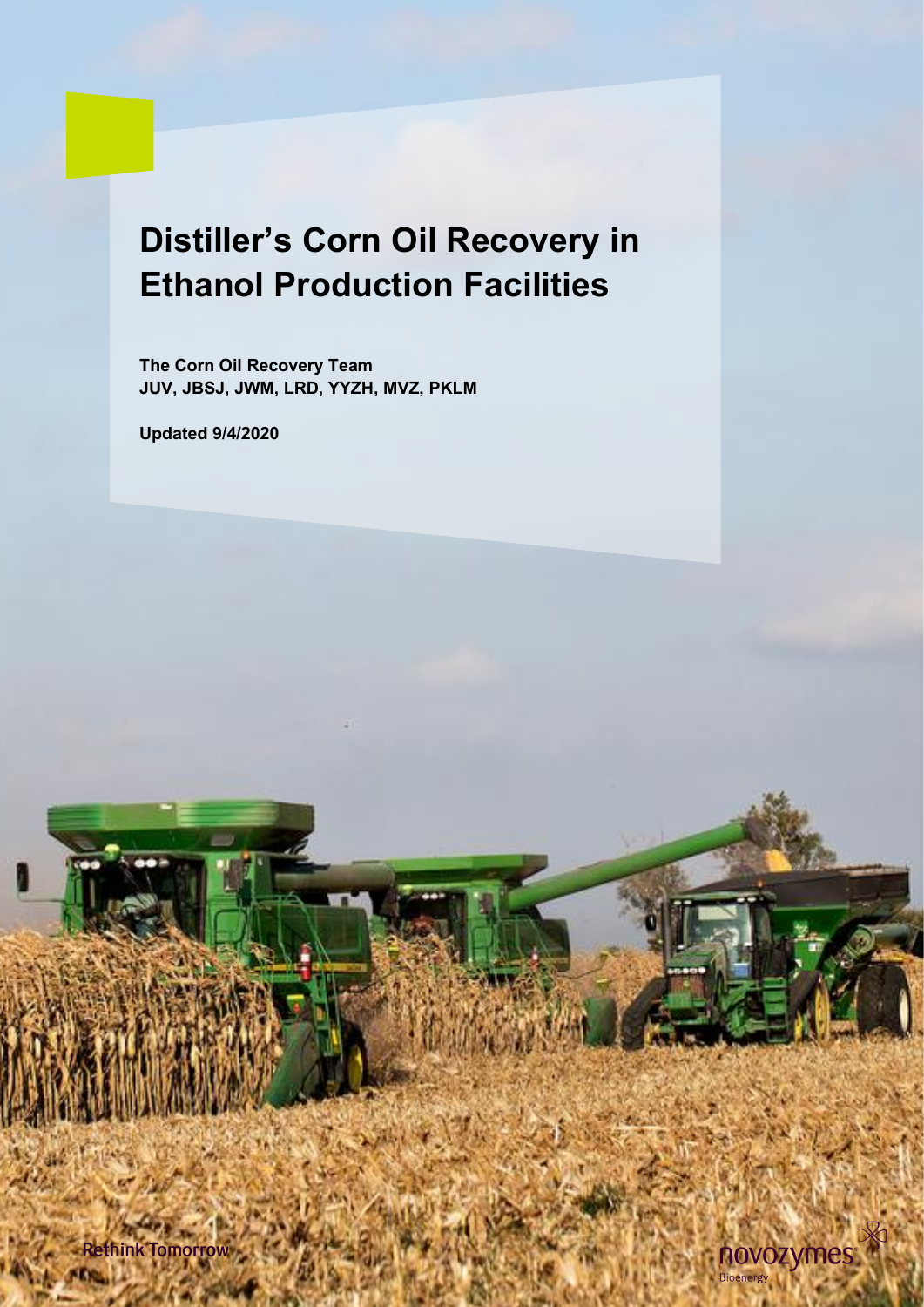# **Distiller's Corn Oil Recovery in Ethanol Production Facilities**

# **Uses and value of distiller's corn oil**

Distiller's corn oil (DCO) is a co-product of the corn-grain-to-ethanol process. Initially, DCO was recovered for use as a supplement in livestock feed since it is a rich source of linoleic acid – an essential fatty acid for poultry and swine. Currently, it is also primarily marketed as a feedstock for biodiesel, and it is used in small quantities as a feedstock for rubber substitutes, rust inhibitors, inks, textiles, soaps, and insecticides. In the U.S., DCO is the 2<sup>nd</sup> most-used feedstock for biodiesel production after soybean oil, with 2,085 and 1,760 million pounds consumed in 2018 and 2019, respectively (U.S. EIA, 2020). DCO is widely used for biodiesel production since most of the corn ethanol (therefore, DCO) and biodiesel production capacities are located in the Midwest.

Corn converts excess energy into fatty acids and glycerol, which are then combined to produce oil that is stored as an energy reserve. Oil is stored in the germ located in the kernel, at a concentration of approximately 4% by dry weight (Moreau et al., 2009). At a standard shelled-corn-bushel weight of 56 lb, the theoretical DCO yield potential is approximately 1.9 lb/bu. In other words, 1.9 lbs of corn oil are present in every 1 bushel of corn. With existing oil separation technology, it is expected that some oil will exit a corn ethanol facility in the wetcake product; therefore, the maximum obtainable DCO yield is estimated to be ~1.3 lb/bu. Today, the average DCO yield in ethanol facilities in the U.S. is 0.75 lb/bu. with 75% of facilities achieving up to 0.84 lb/bu and a few achieving around 1.0 lb/bu.

DCO enables ethanol facilities to capture additional value from the feedstock and process. With 197 operational corn ethanol facilities and a total capacity of 17,244 MMgal./yr in the U.S. (Ethanol Producer Magazine, 2020), the average corn ethanol production capacity per facility is 87.5 MMgal./yr. Assuming an average ethanol yield of 2.85 gal./bu, the total quantity of corn used for ethanol production is approximately 30.7 MMbu/yr. Therefore, using the average DCO yield of 0.75 lb/bu, the processing of this corn would lead to an average DCO production of 23 MMlb/yr. Based on current prices of outputs from a corn ethanol facility in the U.S., DCO enables an average revenue of \$0.06/gal. of ethanol (Table 1). Based on the average ethanol production capacity in the U.S., this is equivalent to 5.25 MMUSD/yr in average revenue. Currently, the value of DDGS is 7.25 cents/lb, whereas the value of DCO is 23.6 cents/lb (USDA AMS, July 2020)

| Product | Average price <sup>a</sup>   | <b>Units</b>        |
|---------|------------------------------|---------------------|
| Ethanol | 1.21                         | $\frac{1}{2}$ /gal. |
| DDGS    | 145.00                       | \$/ton              |
| DCO     | 23.58                        | $$/100$ lb          |
|         |                              |                     |
|         | Average revenue <sup>b</sup> |                     |
| Ethanol | 1.21                         | $\frac{1}{2}$ /gal. |
| DDGS    | 0.36                         | $\frac{1}{2}$ /gal. |
| DCO     | 0.06                         | $\frac{1}{2}$ /gal. |
| Total   | 1.63                         | $\frac{1}{2}$ /gal. |

**Table 1.** Average price and revenue of outputs from a corn ethanol facility in the U.S.

aSource: USDA AMS, July 2020

bAssumptions - ethanol yield: 2.85 gal./bu, DDGS yield: 14 lb/bu, distiller's corn oil yield: 0.75 lb/bu

# **Recovery**

In a corn ethanol facility, oil can be recovered from liquid streams by mechanical means that work under the principle of centrifugal force. However, corn oil first must be liberated from the germ by milling or crushing. Effective oil liberation depends primarily on effective grind of the germ but can be significantly enhanced with the use of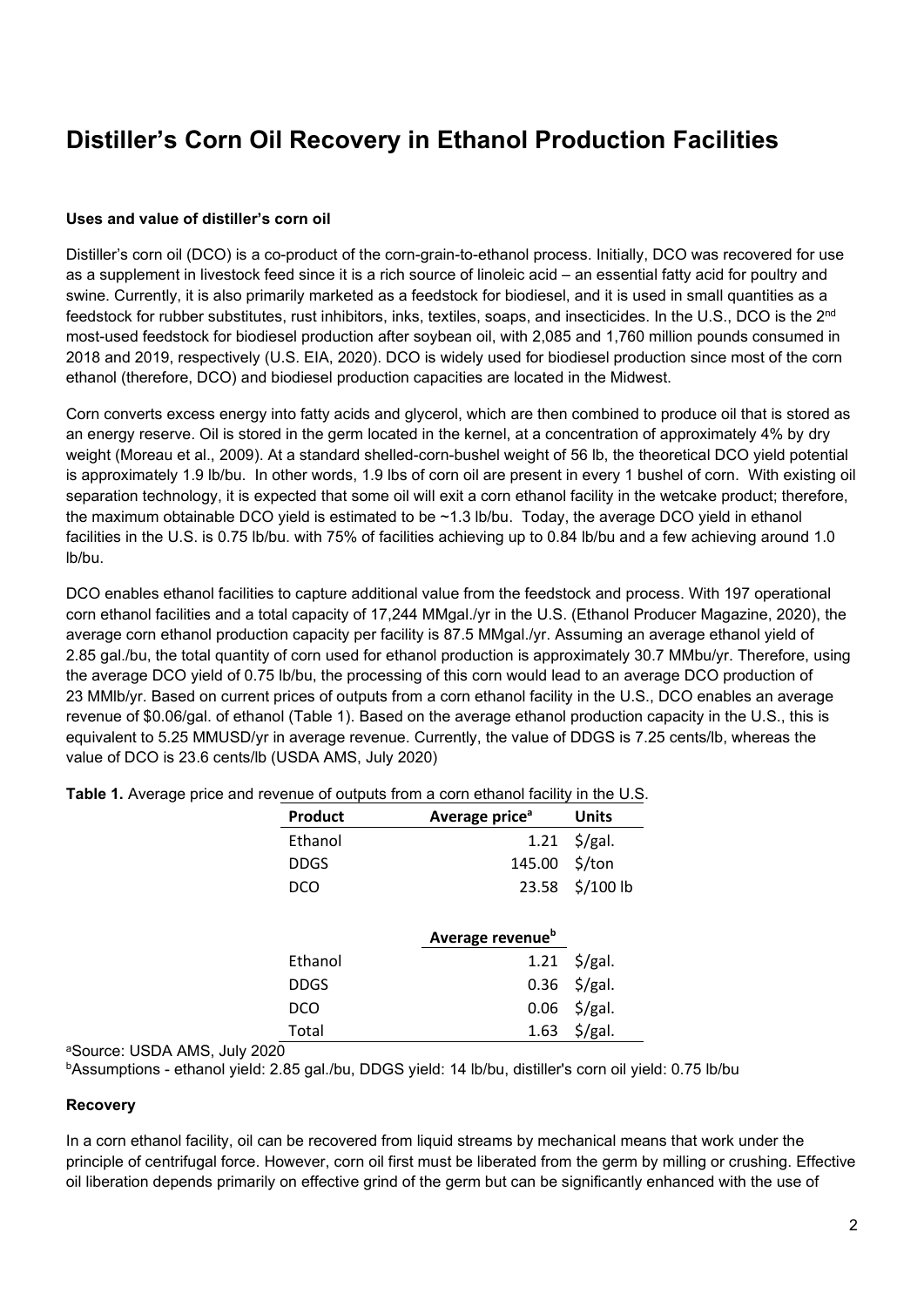liquefaction protease, which hydrolyses oleosomes and liberates protein-bound oil in the germ. Trial data show that, out of 40 liquefaction trials reported, 60% enabled at least a 10% increase in oil yield (Figure 1).



**Figure 1.** Distribution of corn oil yield increase in 40 reported trials of liquefactions protease.

# Separation equipment and operation mechanisms

Decanters, tricanters, and disc stack separators are the most common pieces of equipment used for oil recovery in a corn ethanol facility. Although internal components differ significantly across decanters, tricanters, and disc stack separators, all of them work under the principle of centrifugal force to separate liquid and solid phases based on density difference. Oil recovery at corn ethanol facilities is sometimes limited by a fat content lower limit (or *feed tag*) required by DDGS consumers.

# *Decanters*

Decanters are responsible for separating solids from the whole stillage, which results in 1 liquid phase (thin stillage) and 1 solid phase (wet cake). This is the first step in oil separation as thin stillage contains the oil that will be available for recovery downstream in the process. The oil not captured in this step exits the process in the wet cake. A commonly preferred oil split in this step is 67% to thin stillage and 33% to wet cake, but DDGS (or wet cake) feed tag might dictate an optimal split target.

# *Tricanters*

Tricanters simultaneously separate 2 immiscible liquids with different densities and 1 solid phase. All phases are discharged separately from a tricanter – the heavy liquid and solid phases are discharged by an impeller, whereas the light liquid phase is discharged by gravity. Out of 117 facilities surveyed in the U.S., 110 had a DCO recovery system. Further, 43% of the facilities with a recovery system used tricanters and 57% used a disc stack separator.

# *Disc stack separator*

A disc stack separator, also known as conical plate centrifuge or disc bowl centrifuge, separates solids from liquids, or two liquid phases from each other. In a disc stack separator, a stack of discs or plates assist the separation process by increase surface settling area. The denser phase (solid or liquid) moves outwards towards the wall of a rotating bowl while the less dense phase moves toward the center. Depending on the design, both phases can be discharged continuously, manually, or intermittently. Disc stack separators are used in 57% of corn ethanol facilities in the U.S with a DCO recovery system.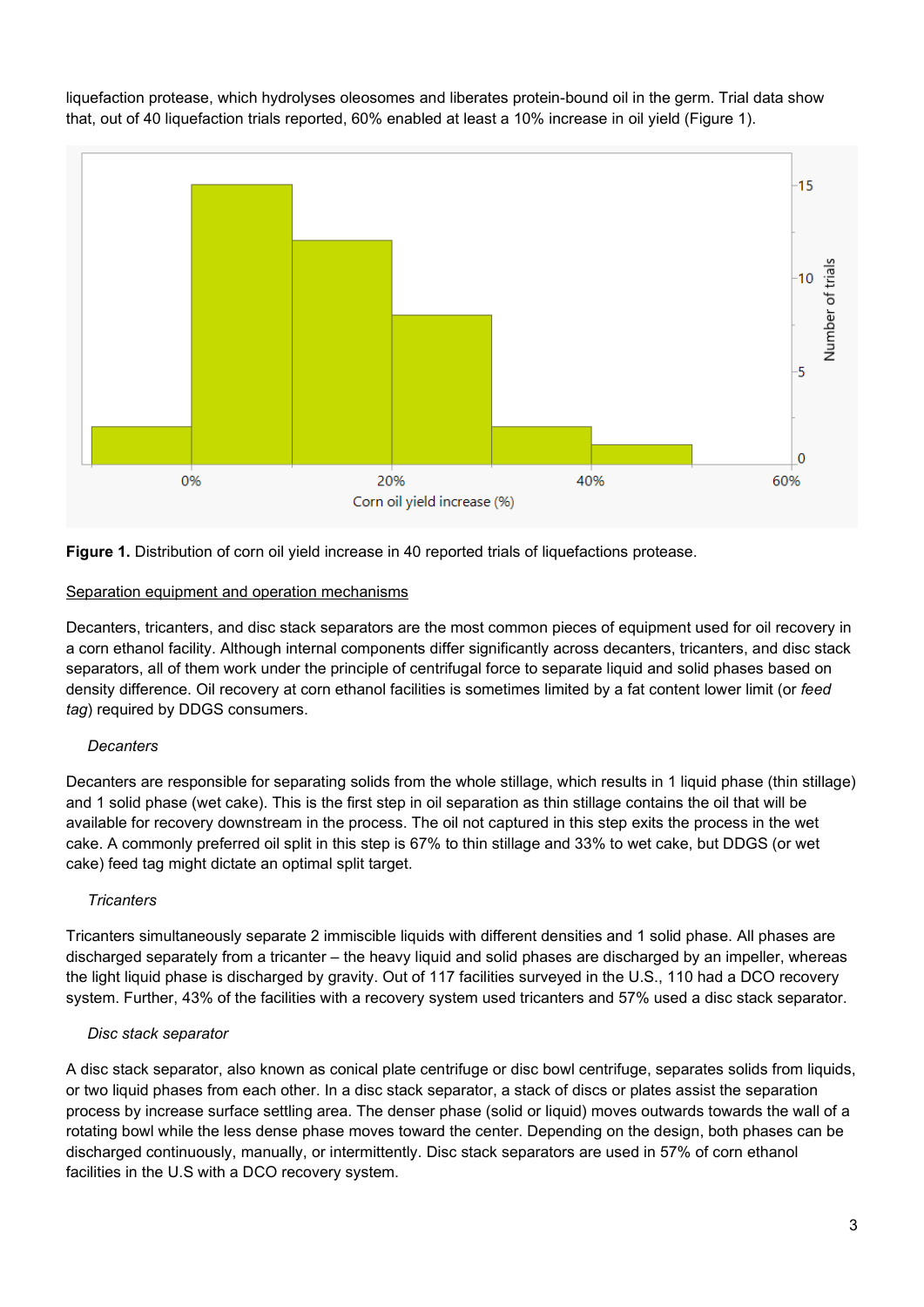# **Factors impacting corn oil mechanical recovery**

# Emulsion breakers

Emulsion breakers (also known as *demulsifiers*) are chemicals already used in corn ethanol facilities to separate oil-in-water emulsion. Demulsifiers are added to the syrup produced in the evaporation step to disrupt oil-in-water emulsion stability, thereby allowing oil to coalesce into larger droplets that can be more easily separated by mechanical means.

# **Temperature**

At room temperature, corn oil has a lower density than concentrated thin stillage (also referred to as *syrup*; 0.91 kg/L versus 1.03 kg/L) and naturally separates forming a layer on top of the liquid. Increasing temperature between 190°F and 205°F will lead to a larger density difference and assist in oil separation. Some corn ethanol facilities have a tank (referred to as *heat-and-hold tank*) immediately before the main oil separation equipment to retain syrup containing oil between 190°F and 205°F for up to 3 hr.

# Flow pattern

Reducing turbulence in the heat-and-hold tank can assist in oil recovery. This can be achieved by increasing the residence time of the syrup in this tank and by reducing frequent and pronounced direction changes in piping.

# pH

Proteins can enable stable oil-in-water emulsions. Decreasing or increasing the pH of a solution increases the net negative or positive charges beyond the isoelectric point of proteins, thereby affecting their emulsifying capacities (Majoni et al., 2011). A syrup pH equal or lower than 4.0 will enable better oil recovery than an alkaline pH (Majoni et al., 2011). To maintain syrup pH between 3.8 and 4.0, sulfuric acid can be continuously added to the beer fed into distillation or to the thin stillage fed into the 1<sup>st</sup> evaporator effect. In addition to assisting in better oil recovery, acid addition at these points can help reduce downstream equipment fouling.

# **Other**

Glycerol can significantly impact efficiency of oil separation equipment as it leads to glycerol-in-oil emulsions and causes fouling in equipment. Also, any non-hydrolyzed starch present in the stillage and ultimately in the syrup, will serve as an oil-in-water emulsion stabilizer that will negatively impact oil separation (Kasprzak et al., 2018).

# **How can we help our customers?**

Novozymes offers first-class technical support during implementation and optimization of enzymatic solutions that enable greater access to corn oil for recovery. Our technical expertise working directly with corn ethanol producers enables us to also support our customers in tracking corn oil in their process to determine opportunities for improved recovery. Through experimental designs and data analyses, we can assist in the optimization of mechanical separation equipment and operating conditions.

# **References**

U.S. EIA, 2020 - <https://www.eia.gov/biofuels/biodiesel/production/table3.pdf>

Ethanol Producer Magazine, 2020 - <http://www.ethanolproducer.com/plants/listplants/US/Operational/All/>

USDA AMS, July 2020 - <https://www.ams.usda.gov/mnreports/lsdethanol.pdf>

R.A. Moreau, V. Singh, M.J. Powell, K.B. Hicks. Corn kernel oil and corn fiber oil, in Gourmet and Health-Promoting Specialty Oils, AOCS Press, Urbana, IL (2009), pp. 409-432

Majoni, S., Wang, T. & Johnson, L.A. Physical and Chemical Processes to Enhance Oil Recovery from Condensed Corn Distillers Solubles. J Am Oil Chem Soc 88, 425–434 (2011).